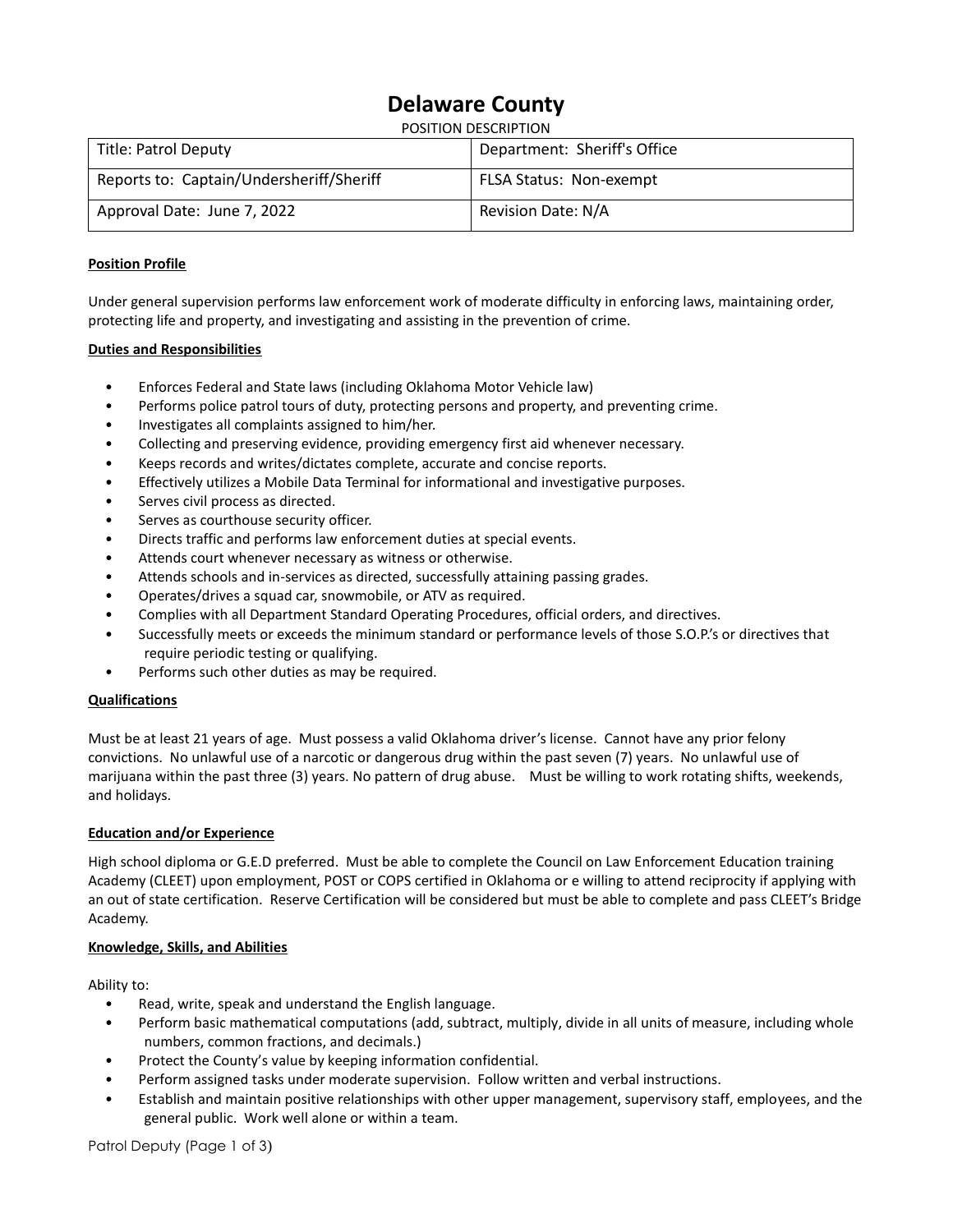- Present facts and recommendations in oral and written form. Prepare written reports and correspondence as required.
- Utilize MS Office products at basic (create new documents, open/edit existing documents) to intermediate (import/export data, create templates) skill level.
- Exercise sound judgment and solicit assistance for decisions in a manner consistent with the essential job duties and responsibilities.
- See problems and avoid situations that could be deemed illegal or represent a safety hazard to fellow employees or guests.
- Respond to inquiries or complaints from employees, guests, regulatory agencies, and others.
- Travel locally, regionally, or out-of-state as needed.
- Maintain physical condition and stamina appropriate to performance of assigned duties.
- Update job knowledge by participating in educational opportunities; professional organizations; attending expos/conventions; and developing or maintaining professional networks.
- Obtain knowledge of roads and routes within the County
- Observing situations analytically and objectively, making quick decisions, and recording information clearly and completely
- Managing situations firmly, courteously, tactfully, and impartially
- Preparing and maintaining records and reports
- Communicating effectively, both orally and in writing
- The safe operation of a motor vehicle
- Performing defensive tactics which require quick reflexes, agility, coordination, and strength.
- Obtaining valid information by interview and interrogation
- Gathering, analyzing, and evaluating facts and evidence.

## **Physical Demands**

The physical demands described here are representative of those that must be met by an employee to successfully perform the essential functions of this job. Reasonable accommodations may be made to enable individuals with disabilities to perform the essential functions.

While performing the duties of this job, the employee is regularly required to use hands to finger, handle, or feel; reach with hands and arms; and talk or hear. The employee frequently is required to stand; walk; and stoop, kneel, crouch or crawl. Must be able to climb up and down stairs with speed and agility. Must be able to perform tasks requiring dexterity and agility after running moderate distances. See and recall visual details. The employee is occasionally required to sit and climb or balance. The employee must regularly lift and/or move up to seventy five (75) pounds. Specific vision abilities required by this job include close vision, distance vision, color vision, peripheral vision, depth perception, and ability to adjust focus. Must be able to drive an automobile. This is a safety sensitive position.

## **Work Environment**

The work environment characteristics described here are representative of those an employee encounters while performing the essential functions of this job. The employee is occasionally exposed to risks associated with travel between properties and back and forth to other areas as may be required due to business demands. Will be exposed to a physically challenging environment, which may include; exposure to Bloodborne and Airborne pathogens, physical assault, verbal assault, loud noises, prolonged sitting, and restricted movement outside of the facility.

The above job description is not intended as, nor should it be construed as, exhaustive of all responsibilities, skills, efforts, or working conditions associated with this job. The duties and responsibilities listed within this job description are subject to change or reassignment by management at any time.